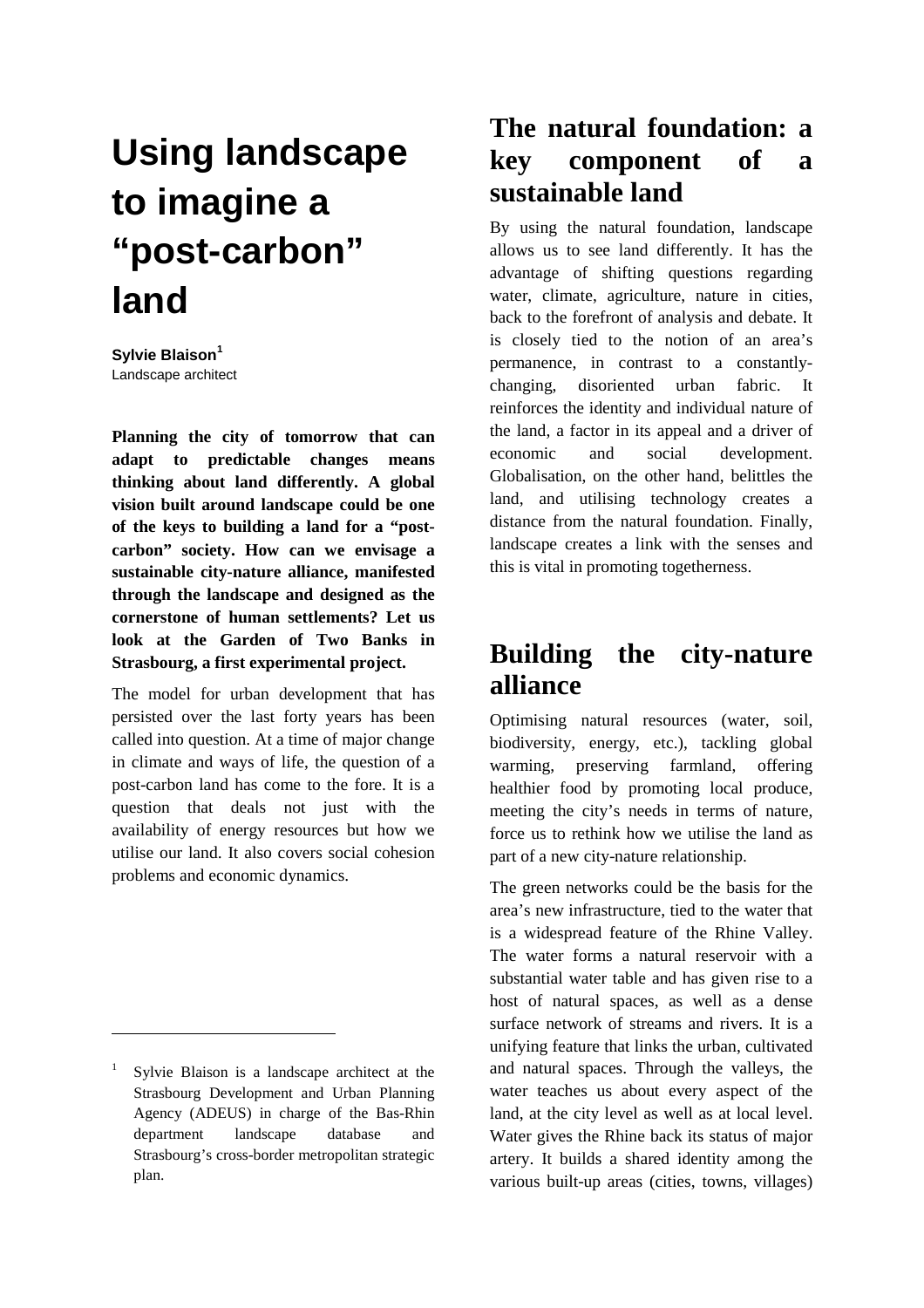and ways of life. It offers a connection with the senses, which feed the imagination and develop a proximity to nature much sought after in towns and cities.

If the green and blue network is to be the main driver of this new city-nature relationship, it is essential to preserve and develop the framework of not just natural but also farming spaces. This network must also be given a shape and its interface with built-up spaces must be organised; it must be made accessible and new uses must be developed there. Its organisation into a system would allow it to integrate the wide range of functions it represents (biodiversity, risk management, transport, breathing space, attractiveness, functions relating to climate, society and recreation), thereby meeting the many goals of local authorities and the expectations of residents.

#### **Forging links using the public space and mobility**

As the city-nature relationship evolves, networking the various parts of the region and mobility (including the active modes: pedestrian and bicycle journeys) are essential ingredients with particular resonance in the current socio-economic context. Given the increase in transport costs, the constraints on the public finances to develop and manage heavy infrastructure networks, public health issues, the need to reduce greenhouse gases, the desire for better quality of life emphasising nature and recreation, our relationship with the land must be re-examined to achieve greater proximity and intensity.

Criss-crossing the city and nearby suburbs with the active modes of the green and blue network achieves more than just a networking effect. It brings nature into the city thanks to a network of tree-lined cycle paths, which promote biodiversity. It weaves new links with natural and farming spaces, and a new type of proximity that creates attractive spaces not just in centres but also in the in-between space.

This networking also operates on the social and economic level, as well as on the mental representation of the land, by expressing these new links in the life centres, the local places and services, and by making the specific characteristics of the landscape apparent.

### **A new city-nature relationship that reexamines the urban outline**

Given the changes emerging in society that recast urban issues around sustainable development, the question arises of what kind of urban morphology will reflect this dynamic. Using the network of natural spaces as a framework for a new urban layout, designing the land through its (natural but also urban) empty spaces as a starting point rather than the built-up spaces, invites to change the view and to re-examine the resulting urban outline. How apparent is the natural foundation, what kind of scenography of the built-up space is drawn when we employ this new green and blue framework?

Weaving the built-up space into the natural foundation involves taking the city back to water, creating transition areas that benefit the city and nature equally and that showcase a new city that is attractive and dynamic. This also implies greater density along the green networks, locating municipal facilites there and imagining an architectural and urban form that addresses these new concerns.

**The Garden of Two Banks: a first step in**